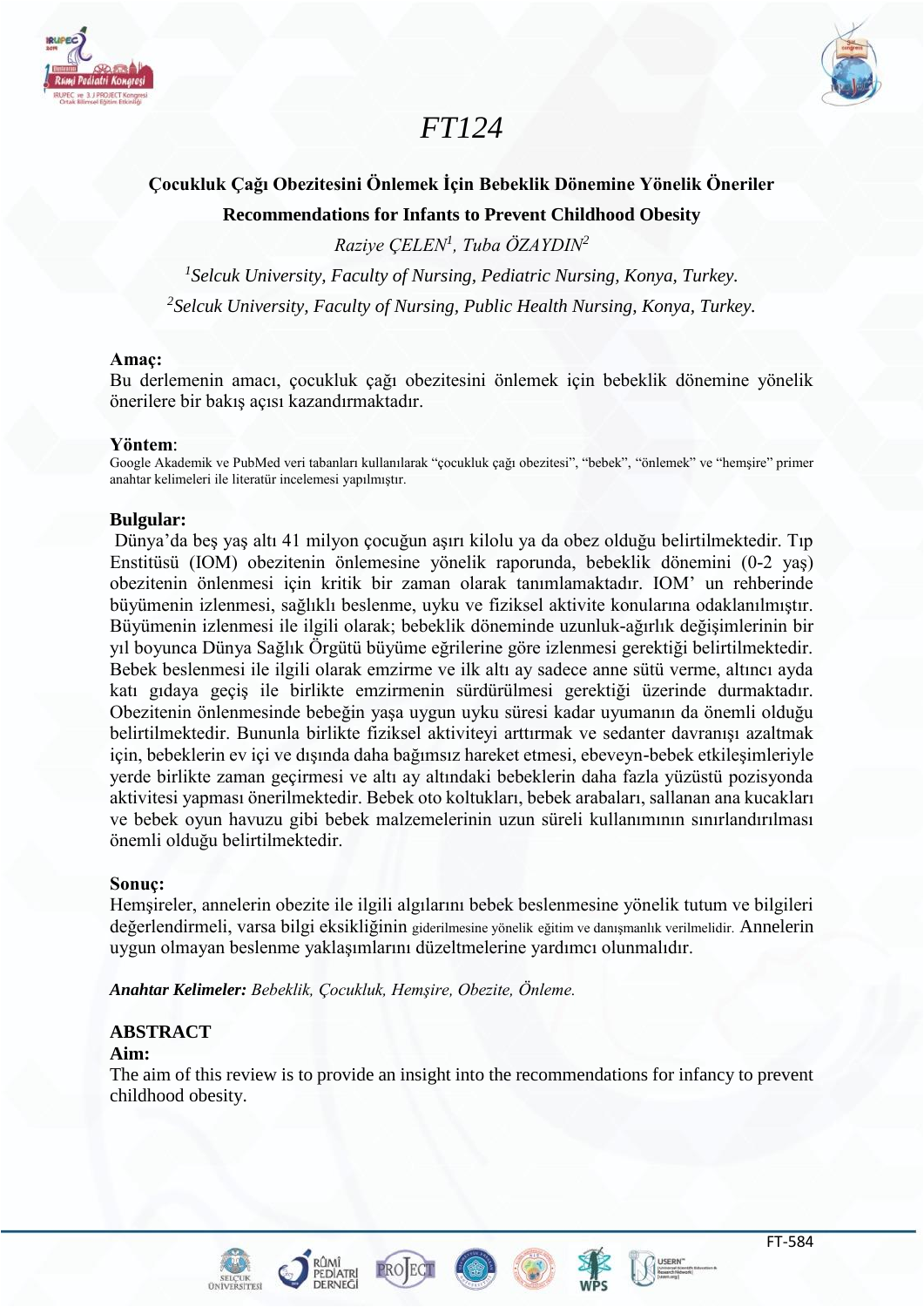



# **Method:**

In the literature search; PubMed, Google Scholar databases were searched for relevant articles that met the review objective. The terms "childhood obesity", "infant" and "prevention" and "nursing" were used as the primary keywords.

# **Results:**

World Health Organization (WHO) is reported that 41 million children under the age of five were overweight or obese. By Institute of Medicine (IOM), infancy (0-2 years) is defined as a critical time for obesity prevention. IOM's guideline focuses on growth monitoring, healthy feeding, sleep and physical activity. Growth monitoring in infants, it is suggested that weightfor-length changes in infancy should be monitored according to the WHO growth curves throughout the first year. In relation to infant feeding, infants should be exclusive breastfeeding for first six months of life, introduction of solid foods at six months together with continued breastfeeding. In addition, it is stated that the age-appropriate sleep duration for infants is important for the prevention of obesity. in order to increase physical activity and reduce sedentary behavior, it is recommended that infants move more independently at indoors and outdoors, spend time together on the ground with parent-infant interactions, and infants under the age of six months perform more prone position. It is important to note that the use of baby equipment such as baby car seats, strollers, bouncer seats and playpens should be limited.

## **Conclusion:**

Nurses should evaluate mothers' perceptions about obesity, attitudes and information about baby nutrition, and education and counseling should be provided to eliminate any lack of knowledge. They should help mothers correct inappropriate feeding approaches.

*Keywords: Infant, Childhood, Nursing, Obesity, Prevention.*

# **INTRODUCTION**

Childhood obesity is a multifaceted problem caused by biological, behavioral, and socioenvironmental factors (1). It is reported that 41 million children under the age of five were overweight or obese in the world (2). The 2018 Turkey Demographic and Health Survey (2018 TDHS) report states that 8.1% of children under five are obese (3).

Obesity is one of the most serious public health problems of the 21st century in both developing and developed countries (4). It increases the risk of diseases such as hypertension, diabetes, cardiovascular diseases, musculoskeletal disorders and psychological problems in children (4, 5). Overweight and obesity in childhood are reported to be associated with short-term adverse outcomes such as reduced quality of life and increased health care costs (6).

Current studies show that overweight children from early childhood to the age of two can predict overweight or obese after 10 years (7). In a study with infants, a positive correlation was found between rapid weight gain in the first four months of life and overweight at age seven (8). Most of intervention studies for childhood obesity have focused on school age. However, once the child develops obesity, the risk of persistence is likely. Therefore, earlier stages of the life should be focused on the prevention of obesity (9). Nowadays, obesity is seen in all age groups, but it is more common in the age of physiologically rapid fat storage. These ages are most commonly in the first year of life, between the ages of five and six and adolescence. Obesity that begins before the age of five and after the age of 15 is more dangerous (10). This study aims to provide an insight into the recommendations for infants to prevent childhood obesity.





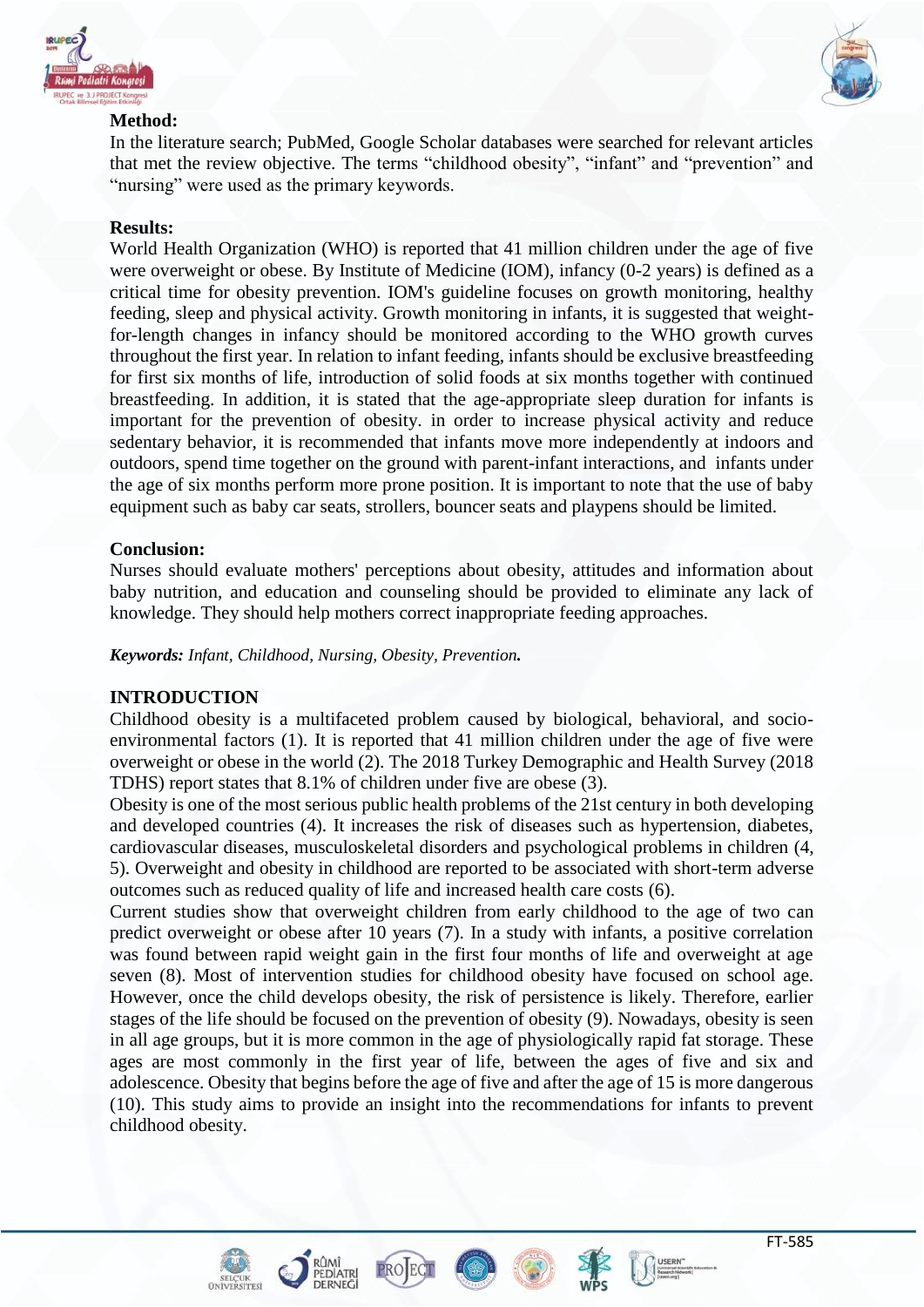



#### **Prevention of Obesity in Infants**

In the *Early Childhood Obesity Prevention Policies* report of the Institute of Medicine (IOM, 2011), infancy (0-2 years) is defined as a critical time for obesity prevention (11). The IOM's infancy related guideline focuses on growth monitoring, healthy feeding, sleep and physical activity (12).

Growth monitoring in infants; identifying infants at risk for overweight (84.1-97.7 percentile) and overweight (>97.7 percentile) and, weight-for-length changes should be monitored according to the World Health Organization (WHO) growth curves throughout the first year. WHO recommends the use of growth charts as a standard for clinical evaluation of infant growth from birth to 24 months (9). In a systematic review, it was found that overweight in infancy increases the risk of obesity in early childhood (13). Nurses in primary health care have the opportunity to follow-up a child at least twelve times before the age of five. During these follow-up visits, nurses should evaluate the perceptions of mothers about obesity. Nurses can help parents to overcome any lack of information about what obesity is and how it relates to growth curves and help them to correct inappropriate feeding approaches. This should be started when the child is born and maintained during healthy child follow up (10).

There are many interventions to prevent the risk of obesity. The most important is that child health professionals encourage families to breastfeeding and responsive feeding (recognize and respond to infant hunger and fullness cues) practices. Also in relation to infant feeding, ıt is also emphasized that infants should be exclusive breastfeeding for first six months of life, introduction of solid foods at six months together with continued breastfeeding. It is important for parents to recognize symptoms that show signs of hunger and satiety of infants and to seek support from health professionals in responding to these symptoms  $(11, 12)$ . In the metaanalysis studies, it is stated that exclusive breastfeeding in the first six months of life reduces the risk of overweight in childhood (14, 15). In a systematic review study, there is some evidence that the early introduction of solid food ( $\leq 4$  or > 6 months) may increase the risk of overweight for the child (16).

In addition, it is stated that the age-appropriate sleep duration for infants is important for the prevention of obesity. Most studies showing the relationship between sleep and childhood obesity have been conducted with older children, and two studies have shown that sleep duration in infancy is associated with weight gain (17, 18). Prolonged sleep duration in children before the age of three is reported to be an important factor in reducing the risk of obesity (19). In order for nurses to effectively guide parents, more infant sleep studies are needed to provide peaceful environments that help regulate sleep and reduce the risk of obesity (12).

However, in order to increase physical activity and reduce sedentary behavior, the IOM (2011) guide recommends more independent, free movement of infants at indoors and outdoors, spending time together on the ground with parent-infant interactions, and provide more daily opportunities with "tummy time" (in prone position) activities for infants under six months (11). Tummy time, it is a term used to allow infants to spend time in the prone position. It helps to strengthen the musculo-motor movement of the infants' neck and back, which is essential for more complex motor movements such as sitting, rolling, crawling and standing, as well as increased motor movement of the infants (20). It is emphasized that limiting the long term use of baby equipment such as car seats, strollers, bouncer seats and playpens is important (12).

#### **CONCLUSION**

Nurses should evaluate mothers' perceptions about obesity, attitudes and information about baby nutrition, and education and counseling should be provided to eliminate any lack of knowledge. They should help mothers correct inappropriate feeding approaches. Increasing the number of early intervention studies for the recognition and prevention of obesity risk will make a significant contribution to the field.